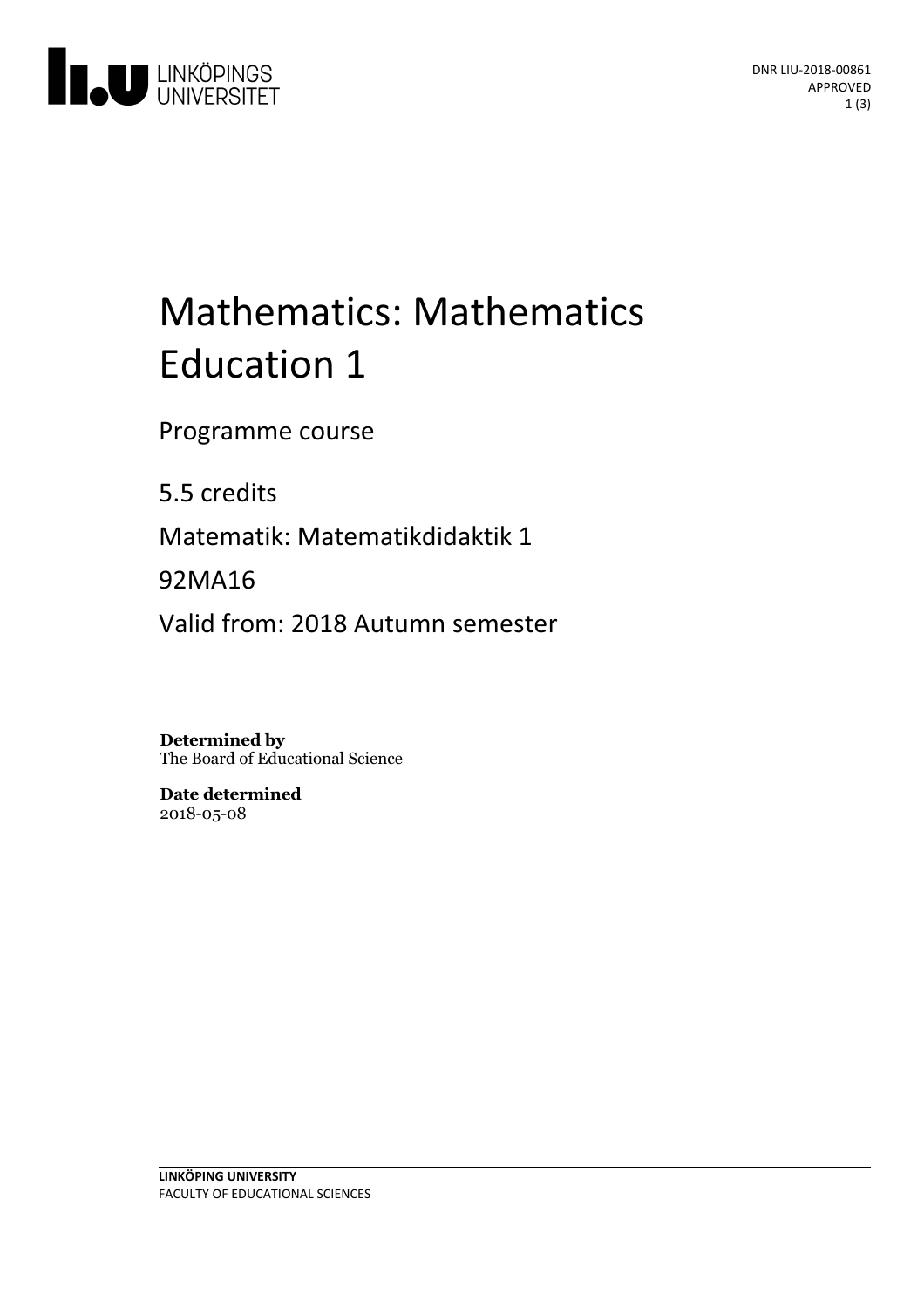Main field of study **Mathematics** 

Course level

First cycle

Advancement level

 $G_1X$ 

### Course offered for

- Secondary School Teacher Programme with a specialization in Teaching in the Upper-Secondary School
- Secondary School Teacher Programme with a specialization in Teaching in Grades 7-9 of the Compulsory School

#### Examination

Applies to all courses regardless of grading scale.

Students failing an exam covering either the entire course or part of the course two times are entitled to have a new examiner appointed for the reexamination.

If the course has a three-graded grading scale (U - VG), following applies:

Students who have passed an examination may not retake it in order to improve their grades.

If the course is a VfU course, the following applies:

Examination of applied social and didactic abilities is limited to three (3) occasions.

#### Grades

Three-grade scale, U, G, VG

## Other information

Planning and implementation of a course must take its starting point in the wording of the syllabus. The course evaluation included in each course must therefore take up the question how well the course agrees with the syllabus. The course is carried outin such <sup>a</sup> way that both men´s and women´s

experience and knowledge is made visible and developed.